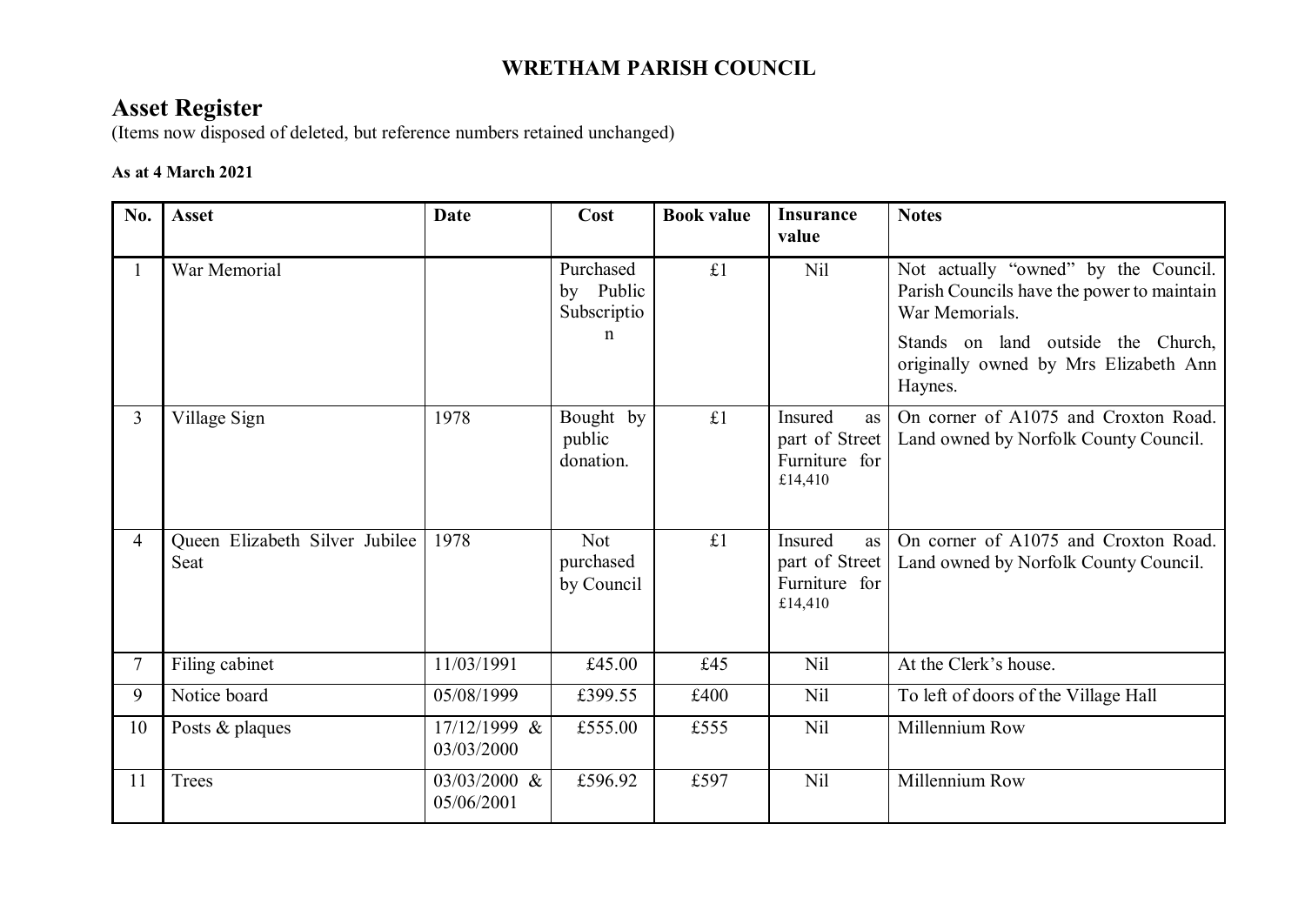| 14 | Millennium Row lease                                                                           | 05/05/2005 | £99.00                         | £99    | Nil                                                         | Title no. NK349542 - Terms of lease - 99 years<br>from 1 January 2004.                                                                                                                                                                                                                                                    |
|----|------------------------------------------------------------------------------------------------|------------|--------------------------------|--------|-------------------------------------------------------------|---------------------------------------------------------------------------------------------------------------------------------------------------------------------------------------------------------------------------------------------------------------------------------------------------------------------------|
| 16 | Robert<br>Vincent<br>Beaupre<br>Memorial Seat                                                  | 11/01/2007 | Not<br>purchased<br>by Council | £1     | Insured<br>as<br>part of Street<br>Furniture for<br>£14,410 | Donated by Lawrence Beaupre. Was on<br>Millennium Row<br>Was badly damaged. The repair involved<br>retaining just the engraved back bar and<br>inserting it (with others) into cast iron legs<br>provided by Philip Foster. Now located on<br>Letchmere Corner, secured by chains, the<br>Clerk holding the padlock keys. |
| 18 | Flowering Cherry Tree (prunus<br><i>Accolade</i> ) planted in memory of<br><b>Roger Macrow</b> | 12/05/2011 | £145.00                        | £145   | Nil                                                         | On Letchmere Corner. The family donated<br>the cost to the Parish Council.                                                                                                                                                                                                                                                |
| 19 | Diamond Jubilee Tree (quercus<br>robur)                                                        | 14/06/2012 | £40.00                         | £40    | Nil                                                         | On Letchmere Corner, planted 5 June<br>2012.                                                                                                                                                                                                                                                                              |
| 20 | Plaques for Diamond Jubilee<br>Tree and Jubilee Way                                            | 08/11/2012 | £300.00                        | £300   | Nil                                                         | On Letchmere Corner and alongside Trod<br>in middle of Millennium Row.                                                                                                                                                                                                                                                    |
| 22 | Grit Bin                                                                                       | 09/12/2013 | £99.00                         | £99    | Nil                                                         | On Illington Road opposite turning to<br>Illington Village.                                                                                                                                                                                                                                                               |
| 23 | Notice Boards (2)                                                                              | 12/02/2015 | £2,156.30                      | £2,156 | Insured<br>as<br>part of Street<br>Furniture for<br>£14,410 | On Illington Road and in West Wretham.                                                                                                                                                                                                                                                                                    |
| 24 | Toshiba C55-C-184 Laptop                                                                       | 03/05/2016 | £244.75                        | £245   | Insured<br>as<br>part of Street<br>Furniture for<br>£14,410 | At Clerk's house.                                                                                                                                                                                                                                                                                                         |